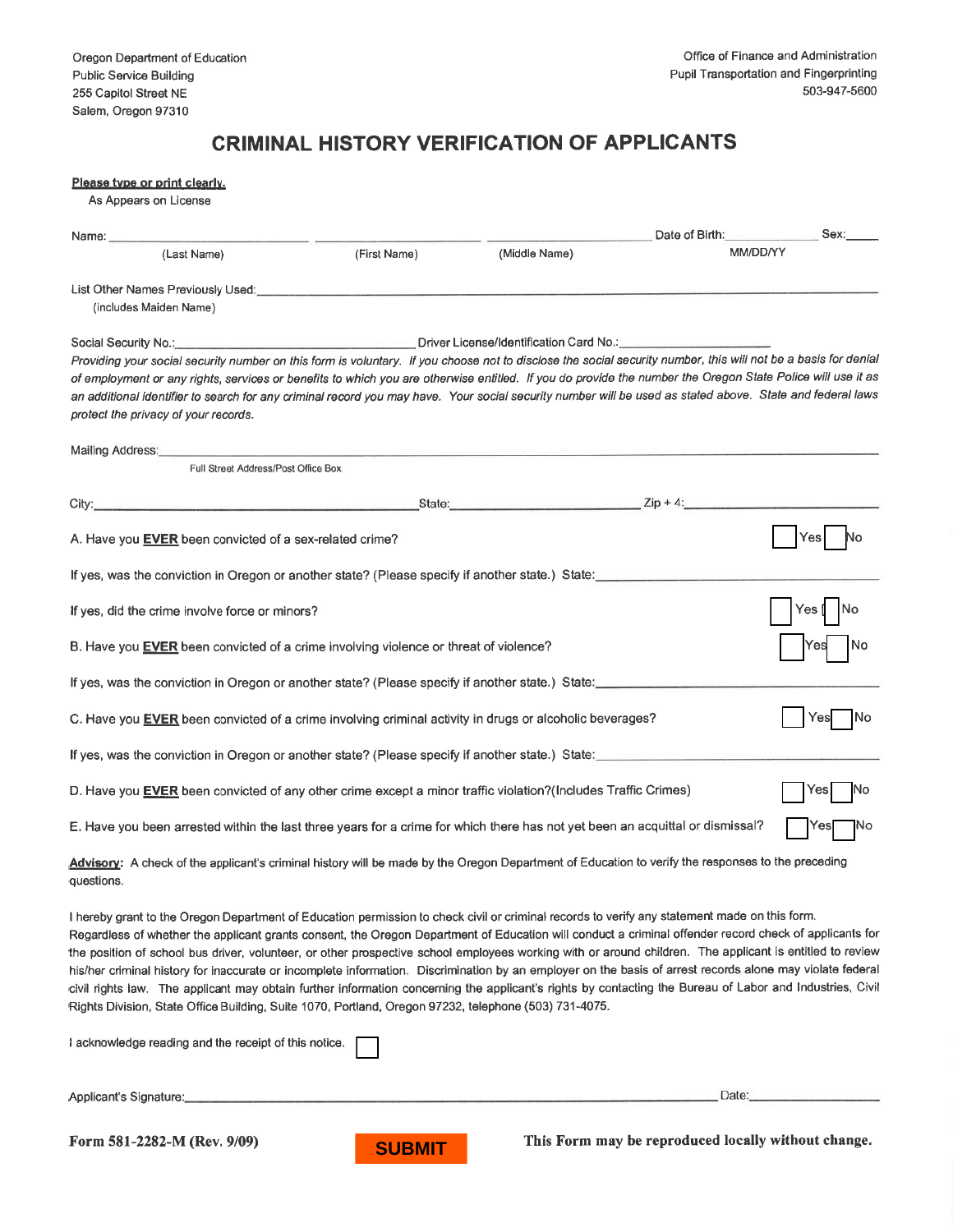Oregon Department of Education Public Service Building 255 Capitol Street NE Salem, Oregon 97310

Office of Finance and Administration Pupil Transportation and Fingerprinting 503-947-5600

Date

FROM:

| (School/Contractor's name) |                  |              |  |
|----------------------------|------------------|--------------|--|
| (Mailing address)          |                  |              |  |
| (City)                     | $(ZIP code + 4)$ | (County)     |  |
|                            |                  | (Fax Number) |  |

## Criminal History Verification of Applicants for Public School Employment

Please conduct a criminal history check on the person(s) listed below and advise as to whether or not a criminal record exists within the areas defined in the procedure for criminal history verification of applicants for public school employment. I will immediately notify the Department of Education if I have reason to believe there is any change of status in the criminal record from the ODE response provided for any of those individuals listed below. lf you have any questions, please call the Pupil Transportation section at 503-947-5614.

Title

Signature

Submit a school district check in the amount of \$5 per name submitted, PURCHASE ORDERS NOT ACCEPTED. Include a Form 581-2282-M (Criminal History Verification Of Applicant) for each person submitted.

|                  |            |       |                          |                  | <b>ODE Response</b>       |   |   |  |
|------------------|------------|-------|--------------------------|------------------|---------------------------|---|---|--|
|                  |            |       | Record Exist Area(s) of: |                  | No CCH<br>Record<br>Exist |   |   |  |
| <b>Last Name</b> | First name | M. I. | Date of Birth            | Sex <sup>1</sup> | $A-C$                     | D | Е |  |
|                  |            |       |                          |                  |                           |   |   |  |
|                  |            |       |                          |                  |                           |   |   |  |
|                  |            |       |                          |                  |                           |   |   |  |
|                  |            |       |                          |                  |                           |   |   |  |
|                  |            |       |                          |                  |                           |   |   |  |

Responses were prepared by: (ODE Offìcial) Signature

**Date** 

1<br>The identification of the applicant's sex is solely for the purpose of Law Enforcement Data Systems (LEDS) utilization.

Form 581-2281-N (Rev. 12/08) Page 1 of 2

This Form may be reproduced locally without change.